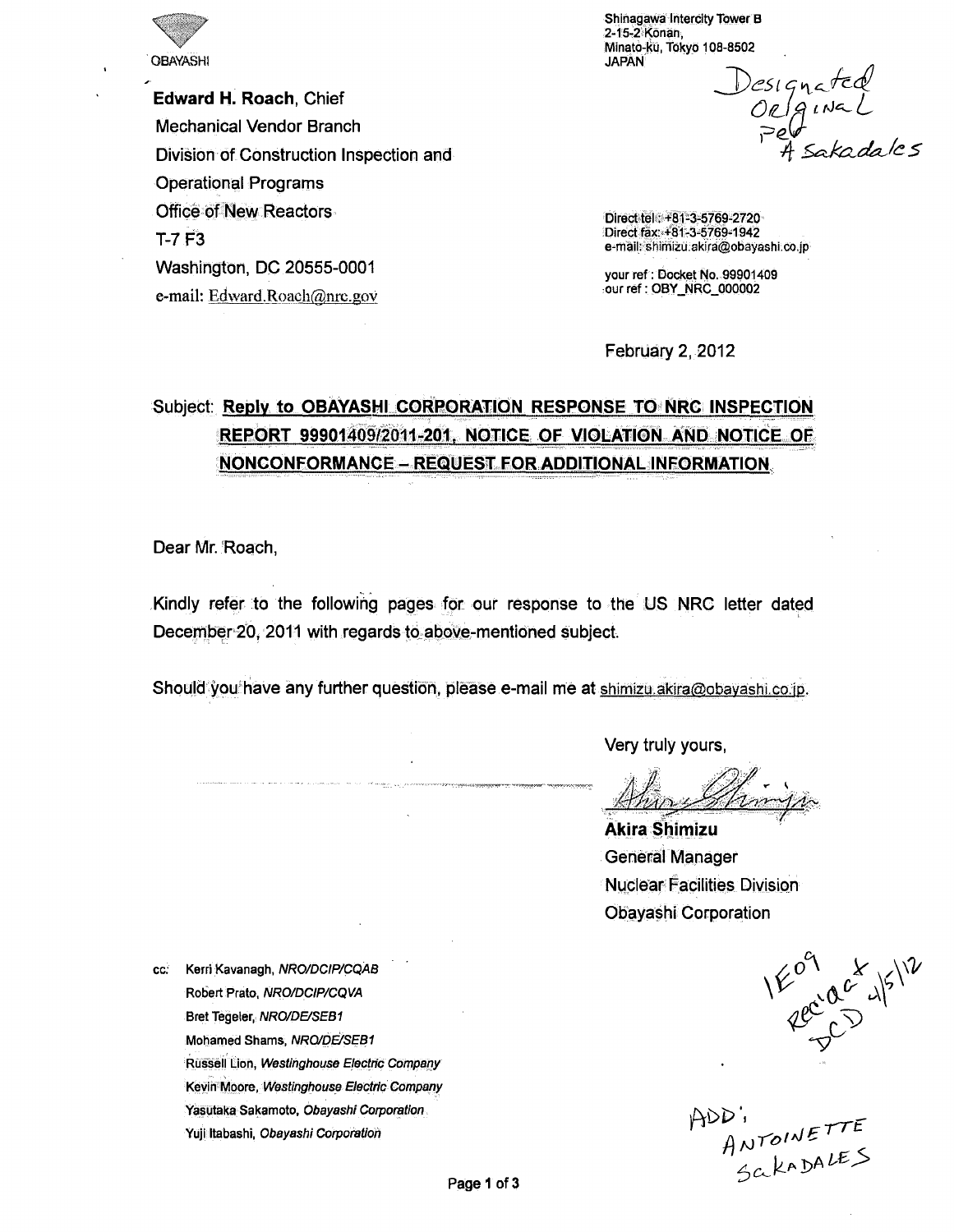**OCBAYASHI**

 $\beta$ 

 $\mathbf{r}$ 

í.

Shinagawa Intercity Tower I **2-15-2** Konan, " Minato-ku, Tokyo 108-850 **JAPA** 

your ref : Docket No. 99901409<br>our ref : OBY\_NRC\_000002

February 2, 2012

## **1.** IR 99901409/2011-201 (RAI, December20, 2011)

|                                | Description                                                                                                                                                                                                                                                                                                                                                                                                                                                                                                                                                                                                                                                                                                                                                                                                                                                                                                                                                                                                                                                                                                                                                                                                                                                                 |
|--------------------------------|-----------------------------------------------------------------------------------------------------------------------------------------------------------------------------------------------------------------------------------------------------------------------------------------------------------------------------------------------------------------------------------------------------------------------------------------------------------------------------------------------------------------------------------------------------------------------------------------------------------------------------------------------------------------------------------------------------------------------------------------------------------------------------------------------------------------------------------------------------------------------------------------------------------------------------------------------------------------------------------------------------------------------------------------------------------------------------------------------------------------------------------------------------------------------------------------------------------------------------------------------------------------------------|
| <b>NRC</b><br><b>Statement</b> | Specifically, the inspection report cover letter stated, in part, that "the NRC<br>inspection team performed a limited scope inspection. The deficiencies identified<br>may affect other portions of Obayashi's Quality Assurance (QA) program that the<br>NRC inspection team did not review. Therefore, Obayashi must extend its<br>review, where applicable, beyond the specific examples identified by the NRC<br>inspection team and apply corrective actions, as appropriate." In your response<br>to IR 99901409/2011-201, Obayashi did not address the impact of these issues.<br>on the overall QA program implementation and effectiveness (i.e., extent of<br>In addition, Obayashi failed to identify those aspects of its QA<br>condition).<br>program for which it extended its review beyond the specific examples of the<br>deficiencies identified by the NRC inspection team, the extent of its review, any<br>additional deficiencies identified, and the corrective actions implemented.                                                                                                                                                                                                                                                                |
| Obayashi<br>Response           | After receiving the NRC Inspection Report, Westinghouse issued a Stop Work<br>Order (SWO) to Obayashi on September 26, 2011. All Obayashi deliverables to<br>date were reviewed by Westinghouse to determine their acceptability. Obayashi<br>is performing a gap analysis between our current QA program (P-35) and 10 CFR<br>Part 50 Appendix B, Reg. Guide 1.28 Rev. 3 and ASME NQA-1 1994 as a whole.<br>We will understand and identify the deficiencies of our current QA program (P-35).<br>using the above analysis. After which, we will generate and fully implement a new<br>QA program by March 2013 which will meet all applicable requirements. During<br>the interim period (of about one year), Obayashi activities for the AP1000 design<br>are performed and controlled under the WEC QA program. The Westinghouse<br>Supplier Quality Oversight Asia group is performing periodic surveillance of<br>Obayashi to ensure compliance with the PQP. WEC is utilizing Obayashi<br>Engineers working and trained under the Westinghouse Quality Program as<br>described by a Project Quality Plan. On December 20, 2011 the SWO was lifted<br>on the basis that all work that Obayashi is performing for WEC is performed<br>under this Project Quality Plan. |

 $\sim$  $\overline{a}$  $\bar{\mathcal{M}}$  $\lambda$